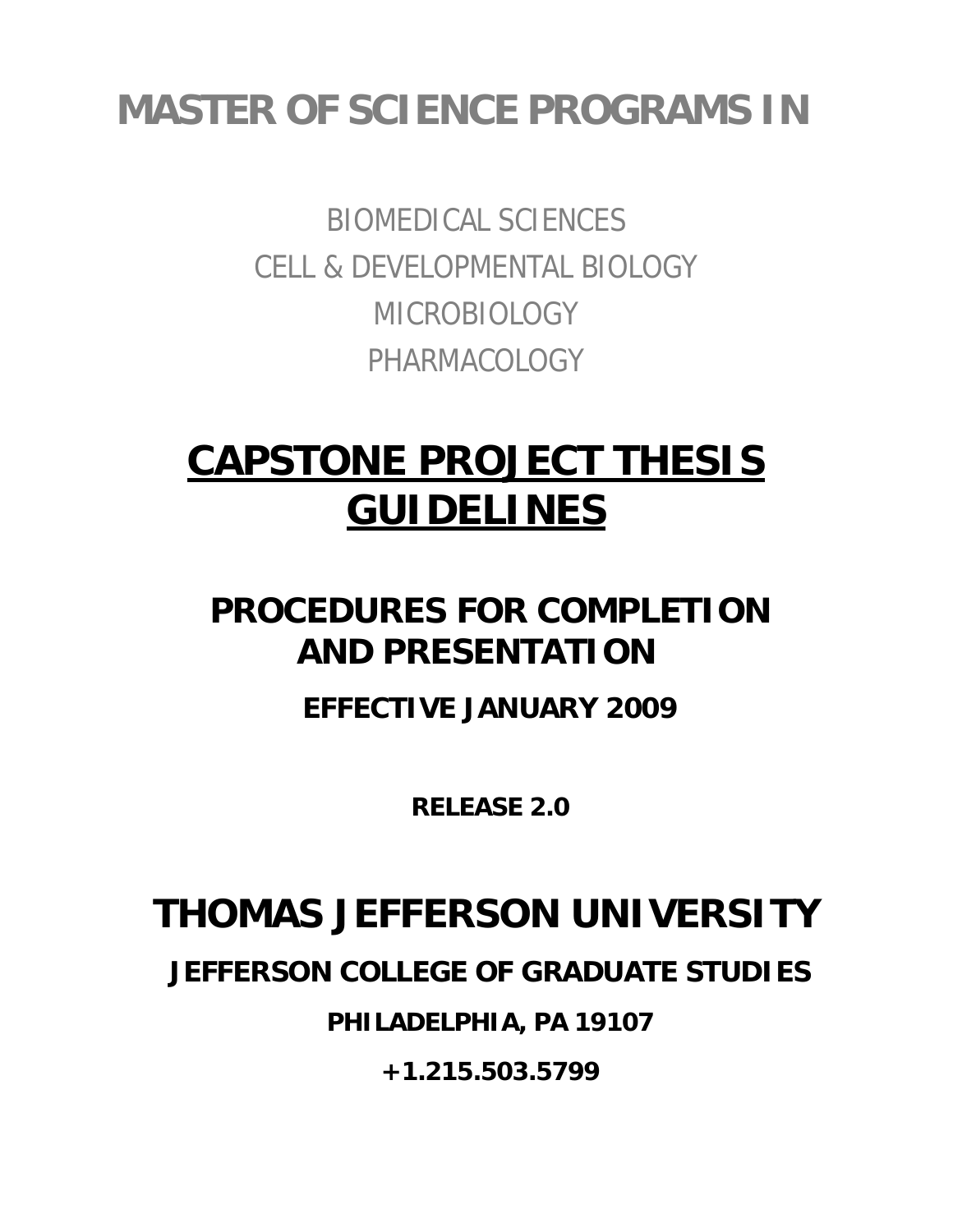# **THOMAS JEFFERSON UNIVERSITY COLLEGE OF GRADUATE STUDIES CAPSTONE PROJECT**

# **GUIDELINES**

### Table of Contents

| Tips for Effective Presentations Using Four Important Design Concepts19 |
|-------------------------------------------------------------------------|
|                                                                         |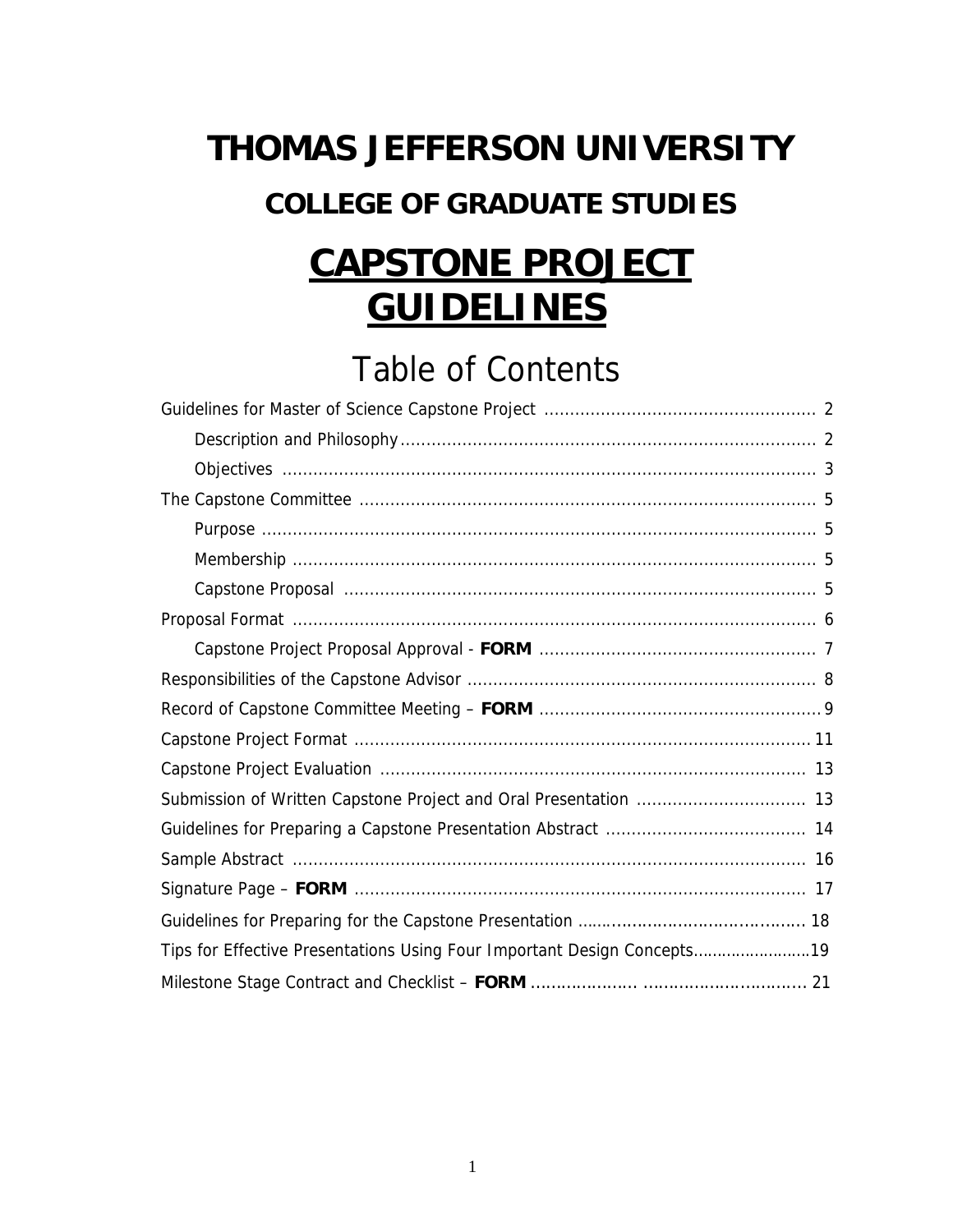## **Guidelines for the Master of Science (MS) Capstone Project**

The purpose of the Capstone Project Guidelines is to provide academic procedural guidelines for Master of Science students at Thomas Jefferson University, College of Graduate Studies who are participating in the Capstone Project (Non-Laboratory Thesis) Option. The described procedures will assist in the preparation and approval of the Capstone Proposal, committee meetings, preparation of the written report and the oral presentation and defense of the Capstone Project. All the necessary forms and a Milestone Stage Contract and Checklist are provided with this document.

#### **DESCRIPTION AND PHILOSOPHY**

This new option is designed to benefit individuals with current positions or career goals in regulatory affairs, clinical research, industry, government, secondary education, and other professions who desire the didactic classroom exposure afforded by advanced graduate studies in the biomedical sciences but for whom a traditional laboratory research-based Master's research thesis may not be the most appropriate option to advance their career. The new Capstone thesis option will still require 40 credits for completion.

Like the laboratory-based research thesis option, the new option still requires 6 (six) credits of Master's Thesis Research culminating in a Capstone Project that will result in a research thesis. The Capstone Project is expected to result in a formal scholarly work reflecting integration of the scientific knowledge and technical and management skills learned in the program through didactic course work. The focus area is chosen jointly by the student and the Capstone Advisor with the approval of the Program Director. This Capstone Project will result in a scholarly paper that may represent a scientific policy discussion, an analysis and solution of a real life problem at the student's place of employment, program planning and evaluation perhaps in response to a changing regulatory environment, a strategic or tactical plan for implementation of an activity in the workplace, development of new science education materials at the K-12 level or a detailed discussion of a specific scientific research topic of particular interest to the student. More detailed examples can be found in the FAQ document posted on the JCGS web page.

Though the content of the final products will differ, all project proposals must include the aims of the project, background research including a literature search and assessment of current information in the area, problem definition and key determinants of the problem, a description of the methodologies to be used for analysis or development, and the conclusions or recommendations with commentary on questions requiring further study. The Capstone Project Thesis will be presented formally and defended in a public forum in a manner similar to the defense of a traditional laboratory research-based thesis. It is anticipated that the process of developing and completing the final Capstone Project Research Thesis will represent approximately 7-10 months of effort on the part of the student.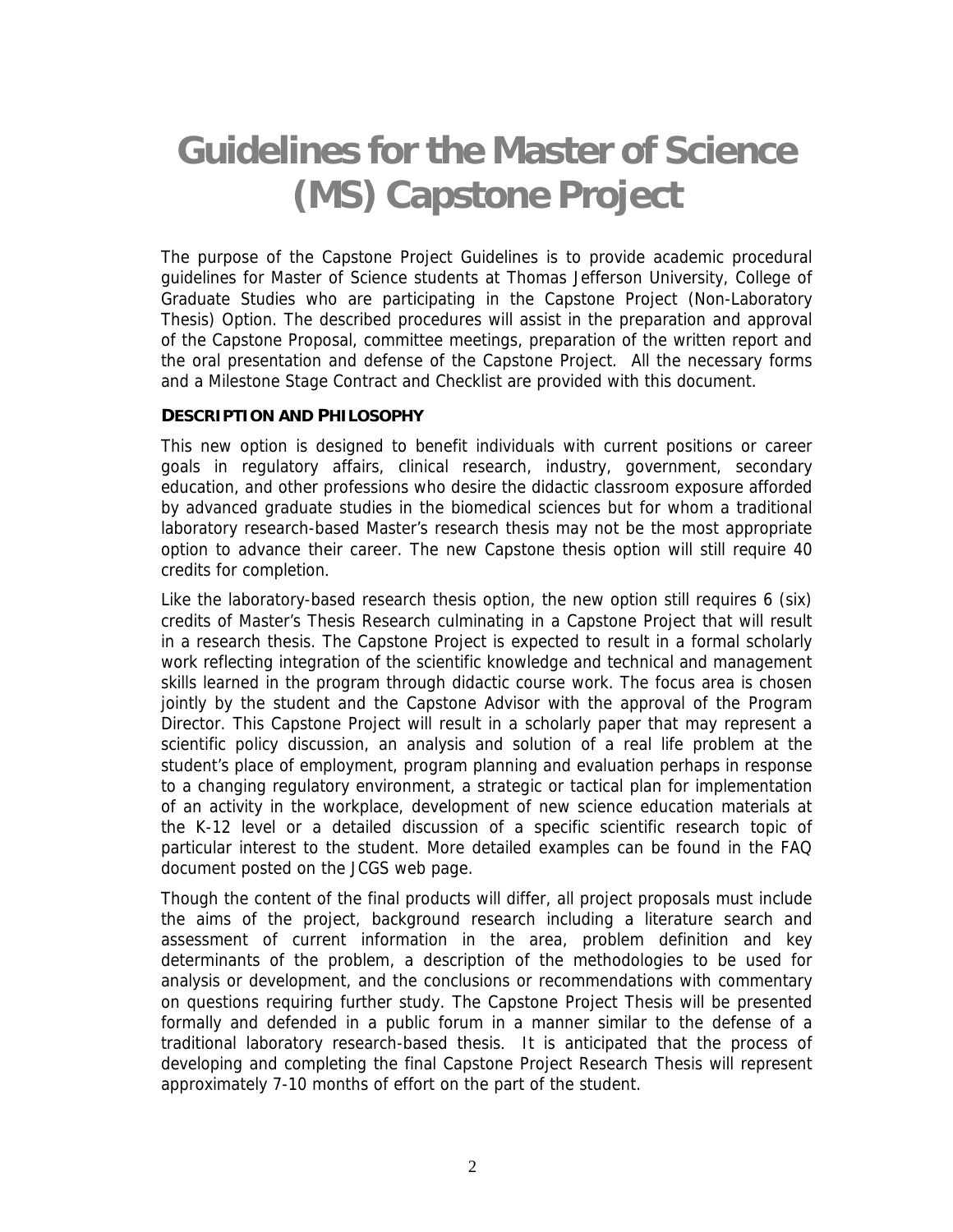#### **OBJECTIVES**

The student will:

- Enroll in the Master's Thesis Research course appropriate for your program. As with the lab-based research thesis, timing of enrollment for the Master's Thesis Research credits for the purposes of the Capstone Project Thesis Option is dependent upon many issues that the student should discuss with their Program Director. It would be anticipated that the student would enroll in Thesis Research at the initiation of the Capstone Project activity;
- With the assistance of their Program Director, identify a Capstone Project Advisor who is knowledgeable in the area(s) relevant to the suggested Capstone Proposal. The Capstone Project Advisor may be the Program Director, but this is not required. This process should be initiated at least 7- 10 months prior to the expected date of program completion;
- Submit a signed copy of Capstone Contract and Checklist to the JCGS Program Office JAH M-46. Keep the original for your records as a checklist of your progress and upcoming commitments (See Page  $\#21$ ). This form should be updated and resubmitted at various milestones during your program as a checklist of your progress as noted on the form;
- Select a final developed project topic. The student should develop the topic in consultation and discussion with the Capstone Project Advisor;
- Review the relevant literature:
- Identify members of the **Capstone Project Committee (See Page #5)**  that will work with the student and the Capstone Project Advisor;
- Develop a formal proposal;
- Submit the written proposal and plan to the Capstone Project Committee explaining:
	- The topic to be addressed;
	- The aims of the project to be undertaken;
	- The methodology to be utilized;
	- The outcome anticipated by the student;
	- The members of the Capstone Committee (See Pages #5);
- Prepare and present an oral presentation of the Capstone Proposal to the Capstone Committee (This is Meeting #1: See below);
- Execute the Proposal;
- Meet with the **Capstone Advisor** and Capstone Committee as described below. These meetings should be documented on the Record of Committee Meetings form (See Page  $\#\mathcal{P}$ ) and noted on the Milestone Stage Contract and Checklist form (See Page #21):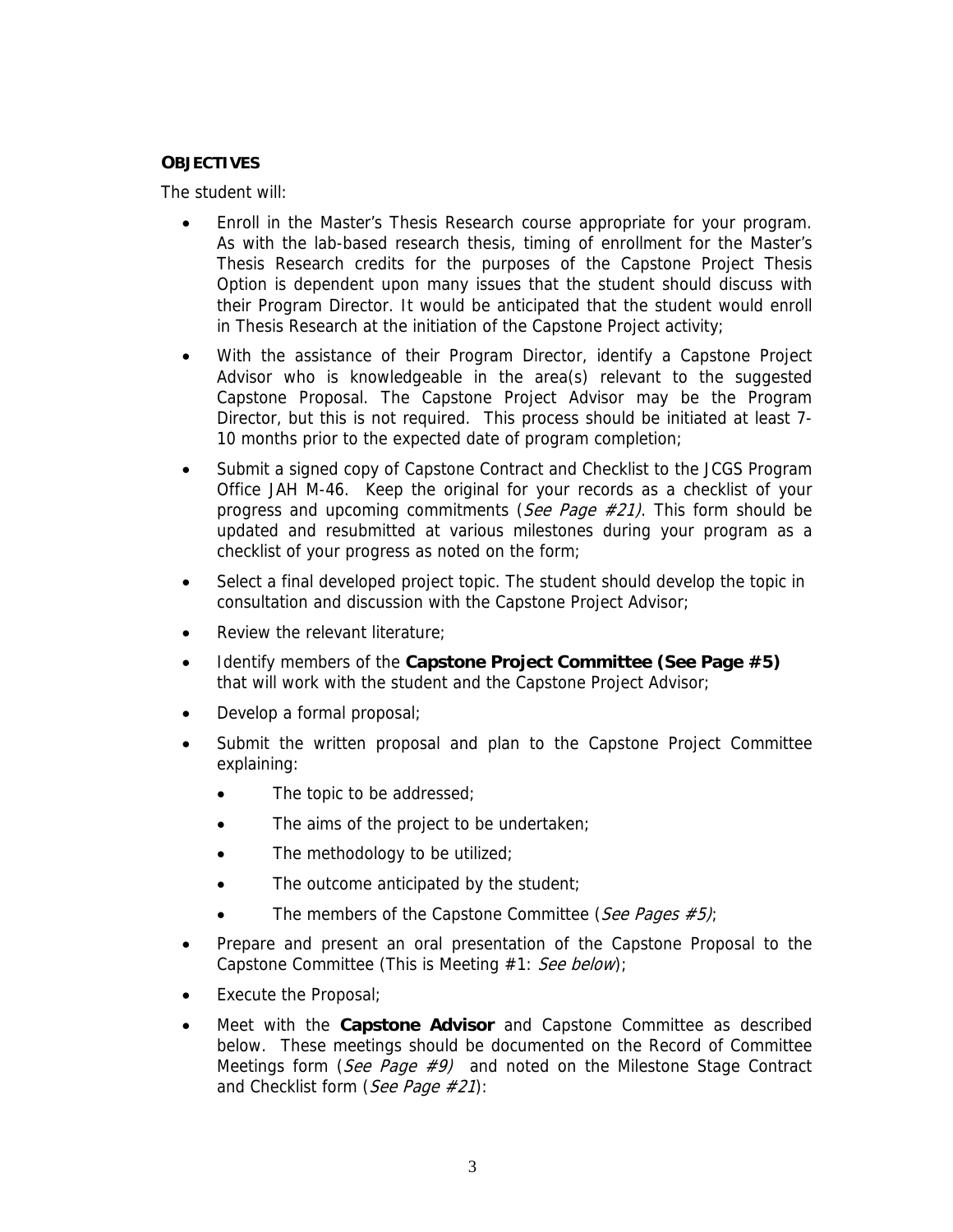- Meeting #1: Proposal presentation to Capstone Committee
- Meeting #2: Interim progress report
- Meeting #3: Oral presentation to the Capstone Committee of the final results for approval **(NOTE:** This is not the formal public Capstone Project Thesis presentation and defense.)
- Submit a rough draft of the final project thesis to the Capstone Committee for review and approval;
- Implement revisions to the final research thesis as suggested by the Capstone Committee;
- Upon approval by the **Capstone Committee** and the **Capstone Advisor,**  the student should, schedule a formal public JCGS Capstone presentation. Three such opportunities are available during the year in April, July and November (**NOTE**: This is distinct from Meeting #3). Check the JCGS web page for the deadlines and dates: www.jefferson.edu/jcgs or contact the Administrative Coordinator, Ms. Eleanor Gorman at eleanor.gorman@jefferson.edu
- Present the Capstone Project Thesis and the results at a formal public JCGS forum;
- Submit a **final bound** copy of the Capstone research thesis and the signature page, signed by the Capstone Committee to the Office of Graduate Studies, JAH M-46. This should be done on the day of the formal Capstone presentation and defense (See Page #18).
- Forms for use during the Capstone process are included in this document.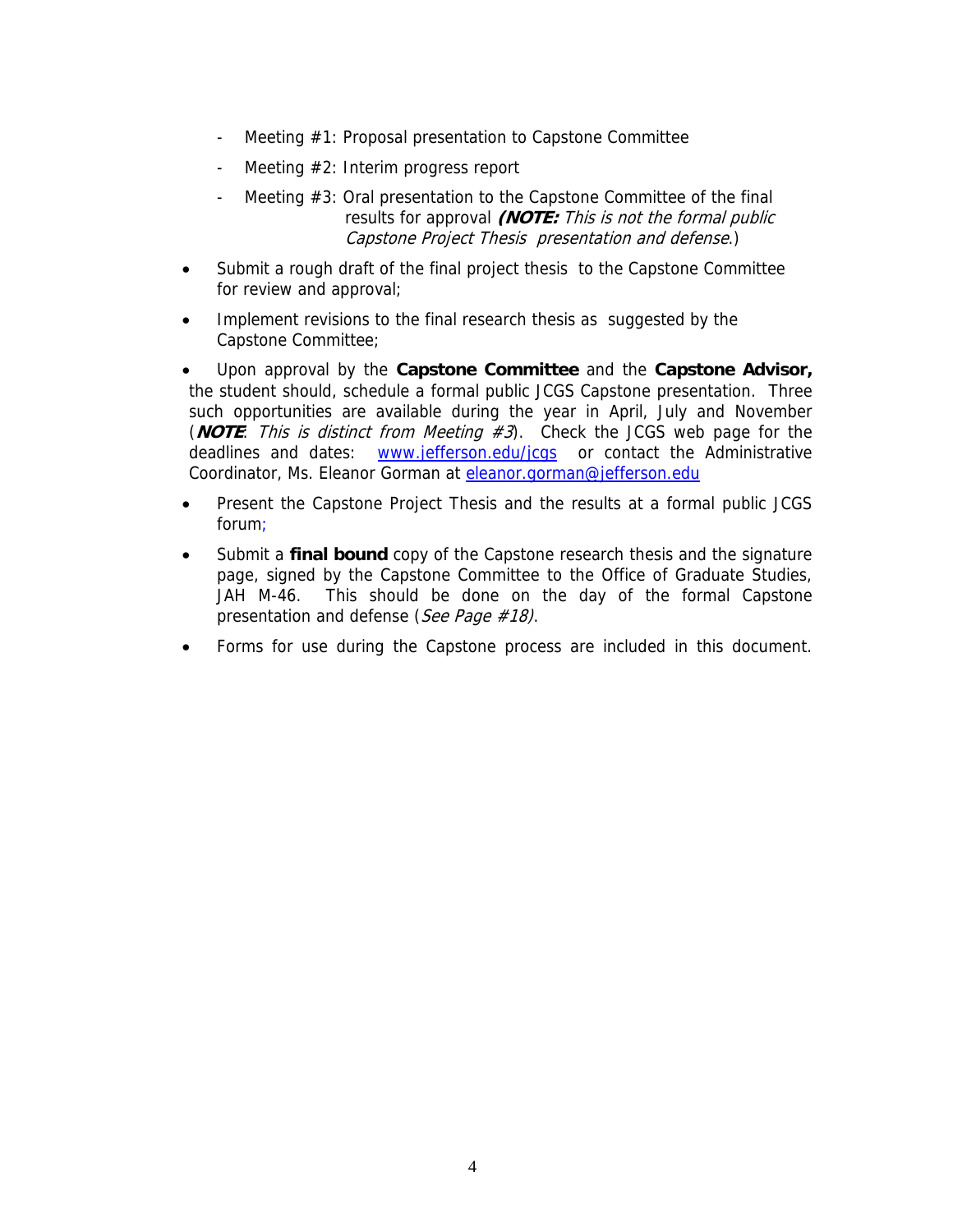### **THE CAPSTONE PROJECT COMMITTEE**

#### **PURPOSE OF THE CAPSTONE PROJECT COMMITTEE**

The purpose of the Capstone Committee is to guide and advise the student in their project. The Capstone Advisor must be aware of the specific expertise that the proposed Capstone Committee members will contribute toward the students growth and development as well as the students Capstone Project activity. The proposed Committee composition should have the necessary expertise in the area of the Capstone Project.

#### **MEMBERSHIP OF THE CAPSTONE COMMITTEE**

A student should have three persons on their **Capstone Committee including the Capstone Advisor**. As noted previously, the Capstone Advisor may also be the student's Program Director though this is not a requirement. The **Capstone Advisor** shall act as **Chair of the Committee**. The second committee member must be knowledgeable about the topic area which will be the focus of the student project. The third committee member should have a background in the topic area, project type, or methodology related to the Capstone Project. However, regardless of the affiliations of the Committee, one member of the Committee *must* be of faculty rank at Thomas Jefferson University. All members of the Capstone Committee are expected to be fully engaged and active members of the committee.

#### **CAPSTONE PROPOSAL**

The purpose of the proposal is to clearly and concisely answer the questions **WHAT**, **WHY**, and **HOW**. The proposal will be an outgrowth of the independent study, should explain the topic, the purpose or aims of the project, the plan for the project, and how the plan will be accomplished. It is expected that most proposals will be seven to eight double-spaced typed pages in length and should include a bibliography of the most relevant references on the topic. Format for the proposal is detailed on the following page (See Page  $#6$ ).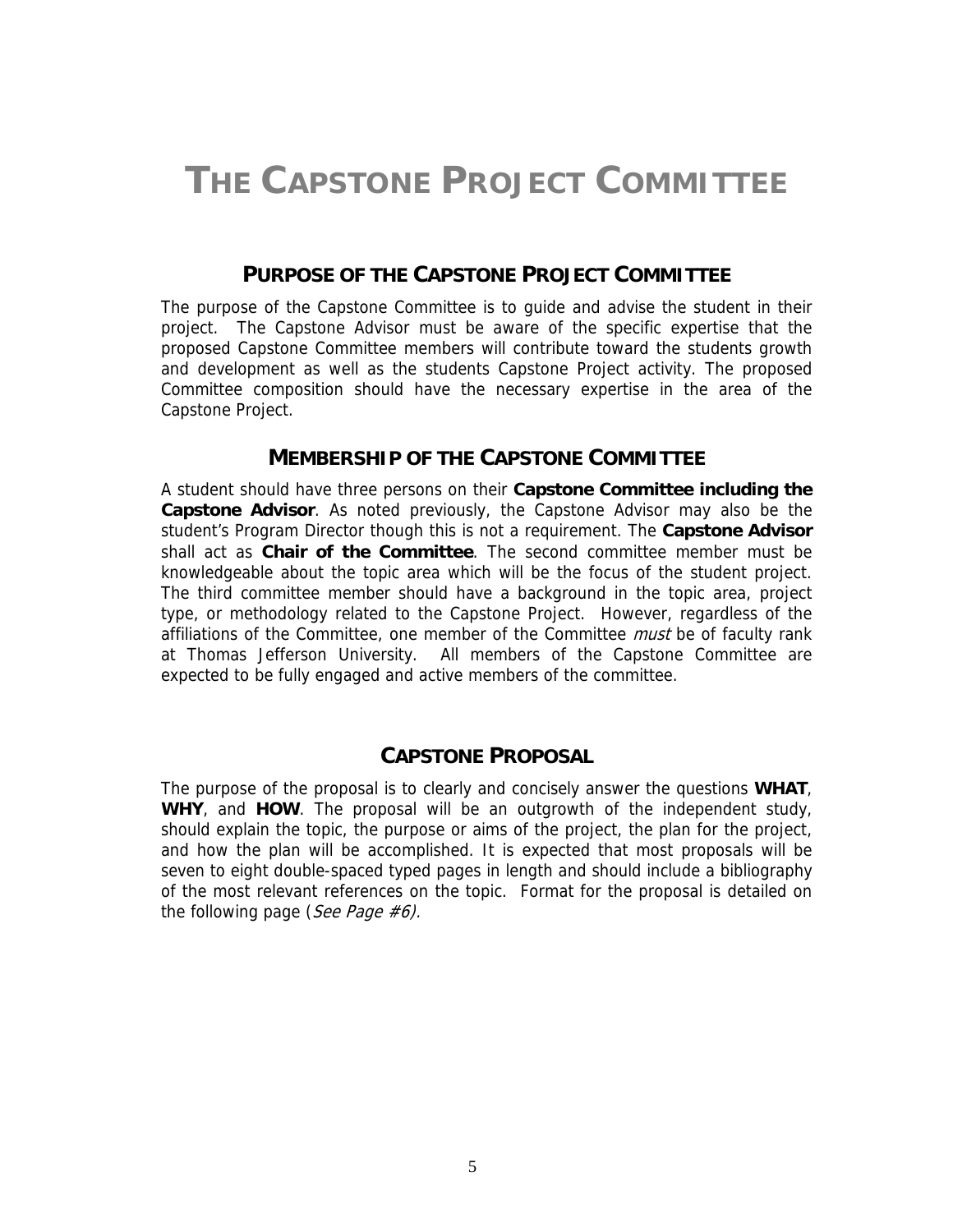### **Capstone Proposal Format**

#### **Proposed Capstone Title**

This may be a provisional title, but it should be sufficient to orient the Capstone Advisor and Capstone Committee to the topic of the proposed project.

#### **Introduction or Definition of the Problem**

This section should answer the **WHAT** and **WHY**. It should describe the specific aims of the project. It should establish the rationale for the project by summarizing the previous work that has been done on the problem or topic, the available information, and any deficiencies in this information. It should also relate the significance of the proposed project.

#### **Project Design and Scope**

This section should describe **HOW** the problem will be addressed. An individual reading the proposal should be able to determine whether the project plan will adequately accomplish the project aims. The members of the Capstone Committee should be able to determine from this section whether the project is feasible with respect to time, resources, and expertise. The specific steps should be described and the methods of analysis and/or evaluation should be clearly stated.

#### **Bibliography**

A bibliography based on the current literature should be included. Pertinent journal articles and reference texts should be cited using the format of a major scientific journal. Most proposals will have 10-30 references.

Students are encouraged to set-up a bibliography database at this point. Reference database programs,  $e.g.$  RefWorks and training courses are available through Scott Memorial Library (Jeffline).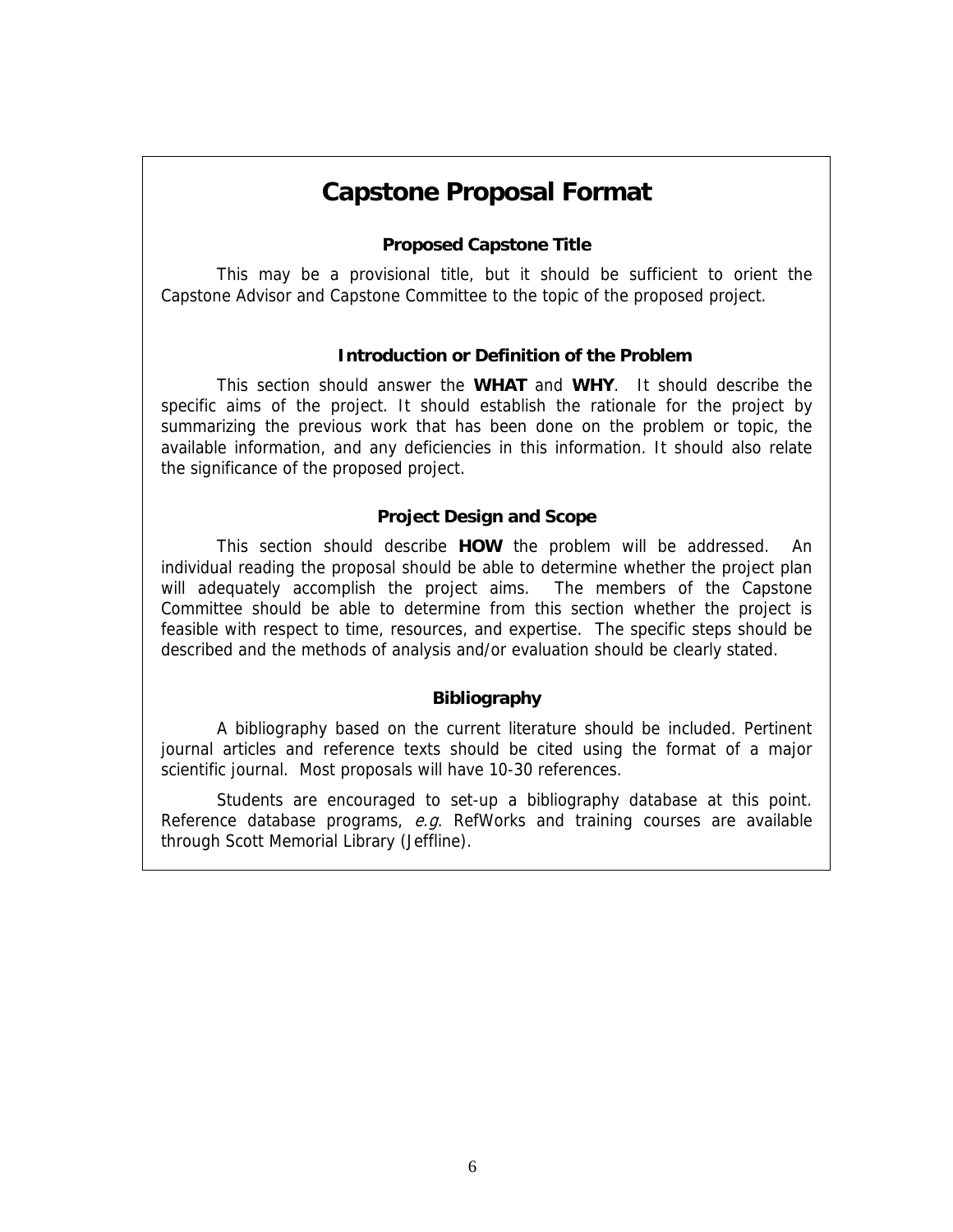### **MS CAPSTONE PROJECT PROPOSAL APPROVAL FORM**

The attached Capstone Project proposal has been submitted by:

Print your name in the space above

Student Signature Date

a student in the Master of Science Program in:

The following persons have agreed to serve as advisors and members of the Capstone Committee and have found that the student has sufficient knowledge in the field to proceed with the proposed project toward the completion of the Master's Capstone Project Thesis requirement.

#### **SIGNATURES OF MS CAPSTONE THESIS COMMITTEE MEMBERS**

| Print name above             |      |
|------------------------------|------|
| Capstone Advisor's Signature | Date |
| Print name above             |      |
| Signature                    | Date |
| Print name above             |      |
| Signature                    | Date |
| Print name above             |      |
|                              |      |
| Program Director's Signature | Date |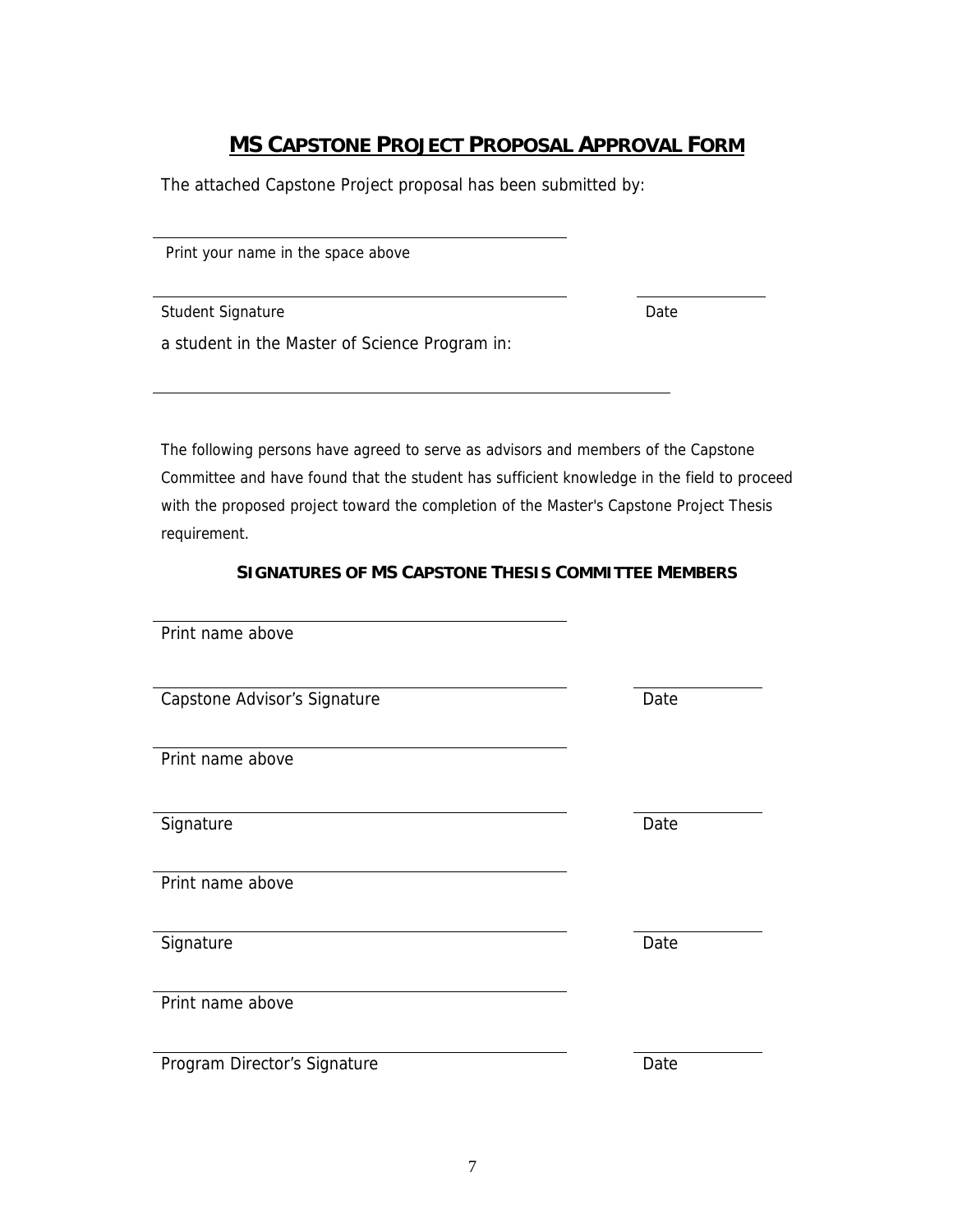## **RESPONSIBILITIES OF THE CAPSTONE PROJECT ADVISOR**

- To assist in the development of the proposal for approval by the Committee.
- To ascertain adequacy of the literature search.
- To assist the student in project design including suggestions for necessary revisions.
- To instruct, demonstrate, or make available to the student space or other resources as needed for the completion of the project to the extent possible.
- To guide the student in application of methodology.
- To provide guidance to the student in the preparation of illustrations, graphics presentations, etc.
	- o Training courses in PowerPoint, Excel, Access, Word and PhotoShop are available through Scott Memorial Library.
- While it is ultimately the responsibility of the student to be motivated and reach closure on their project and writing of the final thesis document, it is expected that the Capstone Advisor will exercise the supervision necessary for the student to complete the project. The student however has ultimate responsibility to make sure that all relevant forms are signed on-time and that the Milestone Stage Contract and Checklist stays current; this includes both the student's original copy and the checklist copy in the student's files in JAH M-46.
- To collaborate with members of the Capstone Committee in the final evaluation of the project.

The **Capstone Advisor** is responsible for overseeing that an appropriate level of scholarship is exhibited by the Capstone Project Thesis. The Capstone Project Thesis must demonstrate a high degree of professional and methodological competence. The candidate's Capstone Committee can provide the student with the guidance and instruction necessary to achieve this competence. **The Capstone Committee should meet regularly.** At least three (3) meetings are required although the Committee may meet more frequently if necessary to evaluate progress during the student's period of project activity. Records of these meeting must be submitted to the Director's office in the College of Graduate Studies (JAH M-46). Meeting records should consist of the signed meeting form (See Page  $\#9$ ) and a brief (less than 1 page) summary of the meeting prepared by the student.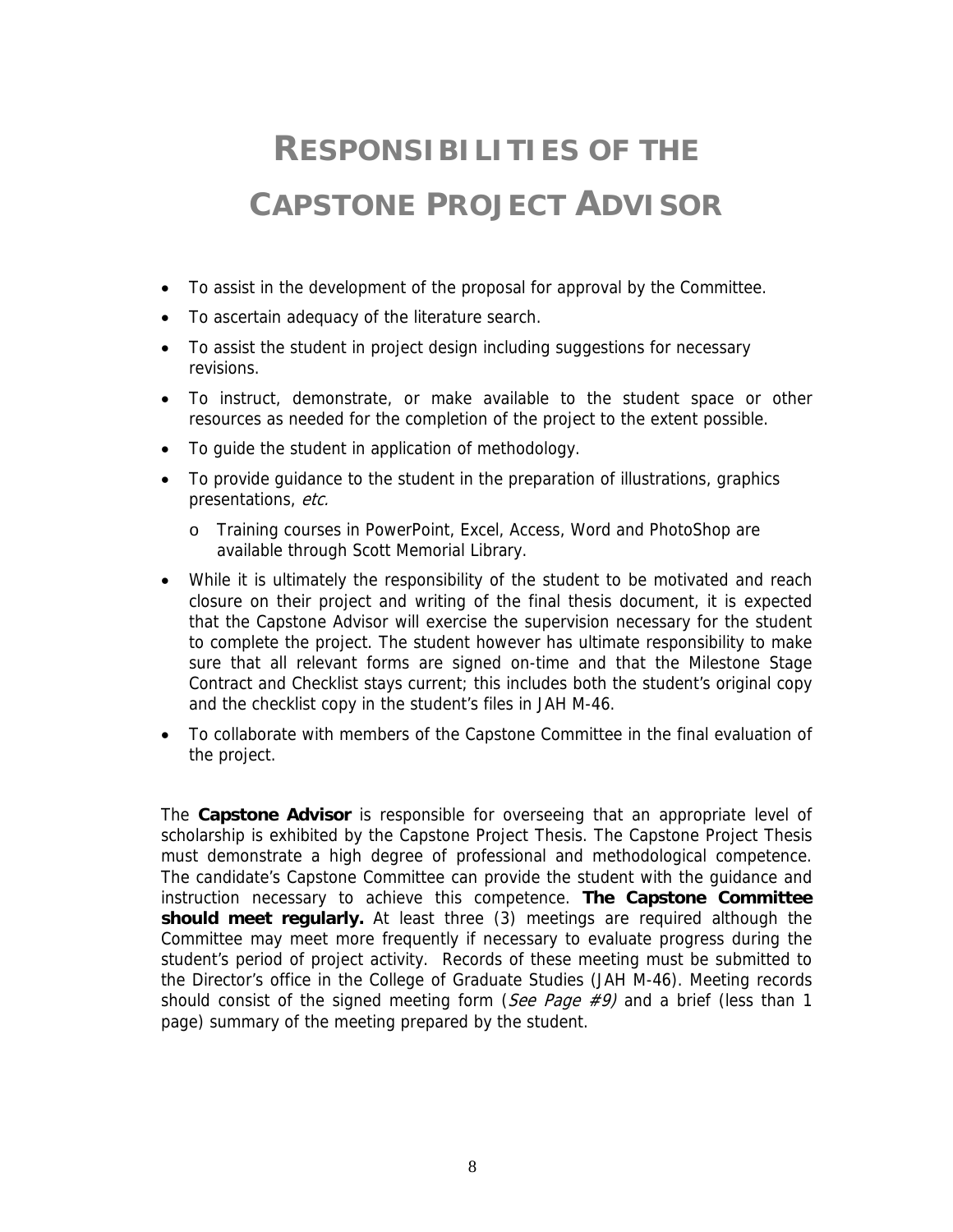### **RECORD OF CAPSTONE COMMITTEE MEETING**

|         | <b>Instruction</b> |  |  |
|---------|--------------------|--|--|
|         |                    |  |  |
| Student | Program            |  |  |

To the student:

- Complete the information at the top of the form prior to each meeting;
- Have your Capstone Advisor and the Committee Members sign in the appropriate places on this form;
- After each meeting, prepare a one (1) page summary of the meeting;
- Have your Capstone Advisor review and initial the one page meeting summary;
- Return the signed form, with the initialed one page meeting summary, to the College of Graduate Studies office, M-46 Jefferson Alumni Hall.

#### **MEETINGS OF THE MS CAPSTONE COMMITTEE**

Full Capstone Committee meetings are to be held at least three times prior to the final submission of the thesist. After the meeting to approve the Capstone Proposal, Committee meetings are for the purpose of reporting progress and to address any problems that may have arisen and for the discussion of drafts of the final Capstone **Thesis.** 

Sign your name and have your Capstone Project Advisor and each member of your Committee sign his/her name. Following each meeting, the student is to prepare a one-page overview of the project progress to date and recommendations of the Committee members. Your Program Director will sign the form after reviewing your report.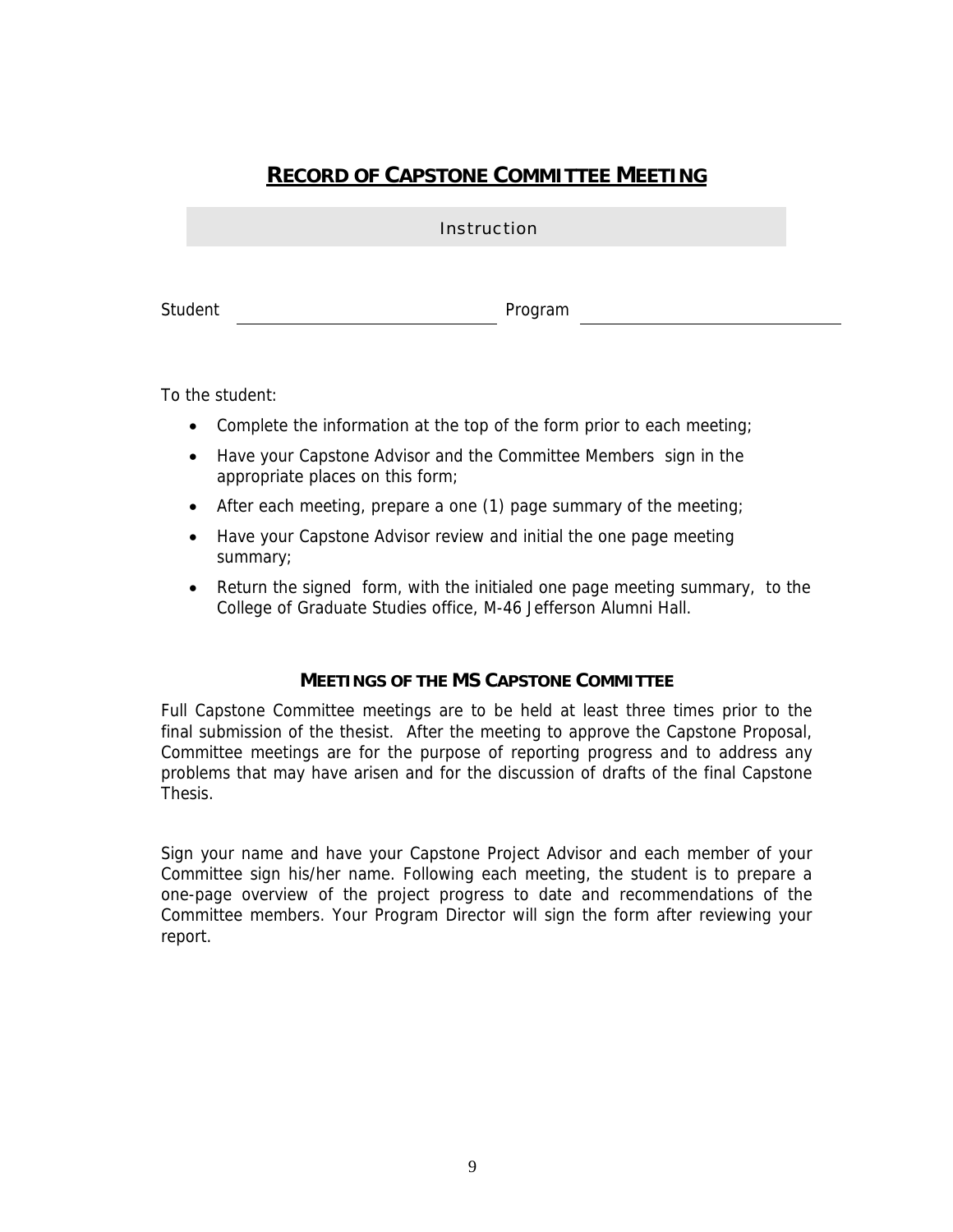**Committee Meeting** (circle one) **#1,#2,#3**

**Date** 

#### **Principle Objectives of the Meeting**:

1.

2.

#### **SIGNATURES OF CAPSTONE COMMITTEE MEMBERS**

**Student Signature**

**Capstone Advisor's Signature**

**Capstone Committee Member**

**Capstone Committee Member**

**Capstone Committee Member**

**Program Director Date**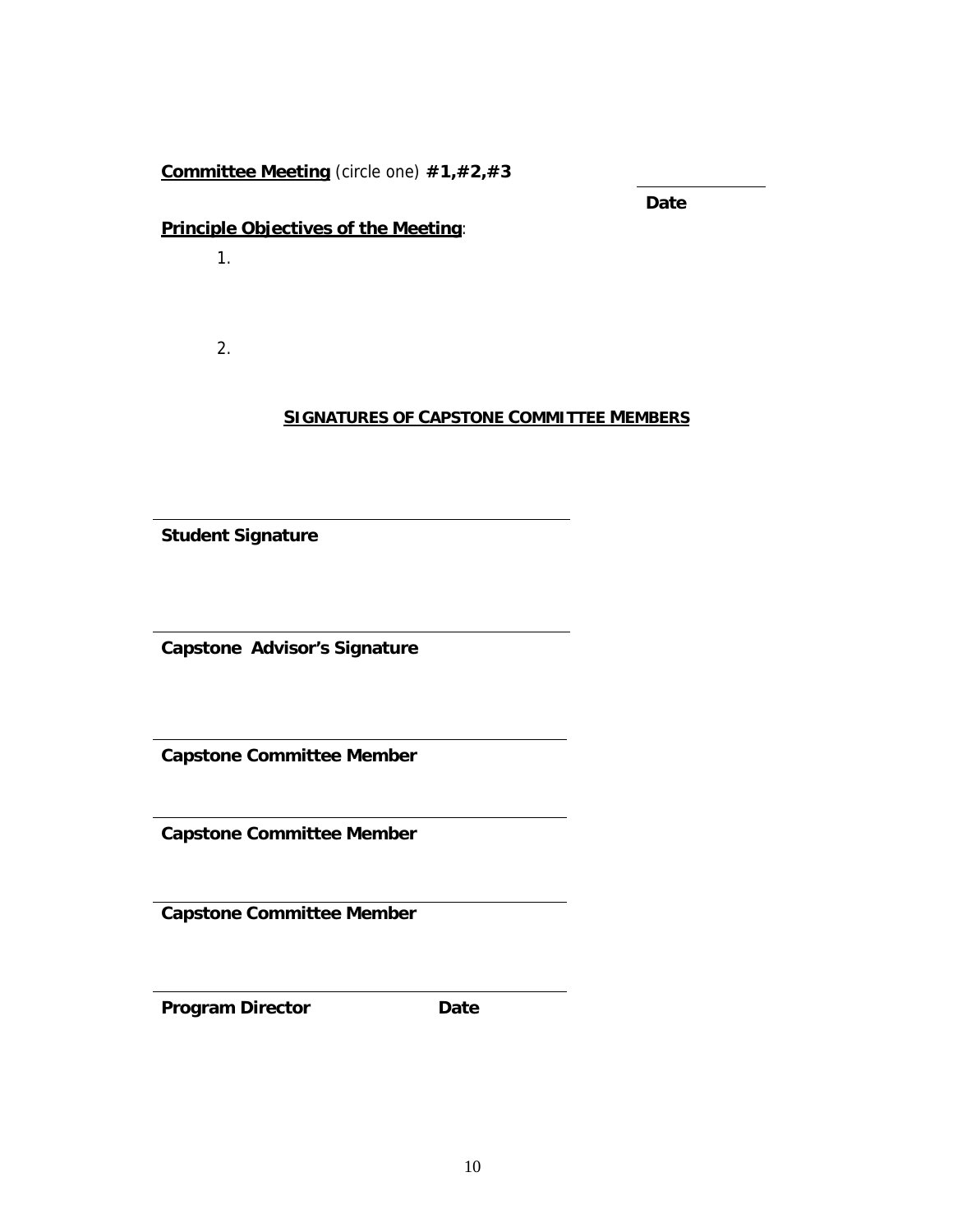## **CAPSTONE PROJECT FORMAT**

The final version of the Capstone Project Thesis should incorporate all necessary changes and corrections stipulated by the Capstone Committee. **One bound copy** of the Capstone Project Thesis containing original photographs and illustrations should be submitted to the College of Graduate Studies Office, M-46 Jefferson Alumni Hall, on the day of the Capstone presentation. Samples of appropriate binding styles are available for review in the Graduate Program Office in JAH M-46. Acceptable types of binding are shown in the illustrations below.

| Thermal tape binding | Coil binding | Comb binding |
|----------------------|--------------|--------------|

Binding of project reports can be done at Kinko's or Creative Characters which are close to campus or at a copy center of your choice. A copy of the final Capstone Thesis should be given to each Capstone Committee member. All text pages including footnotes, legends, figures, tables and the bibliography should be typed double-spaced on one side of 8.5" by 11" bond paper. Margins should be at least 1" on all sides. Any legible standard type face or font is acceptable as long as it is consistent throughout the document. Suggested type fonts and pitches are: Times 12; Tahoma 10; Arial 10; and Verdana 10.

The general format is as follows:

#### **TITLE PAGE**

Include title, student's name, date, program and institutional affiliation, the Capstone Advisor's name and a listing of all Capstone Committee members.

#### **DEDICATION**

**Optional**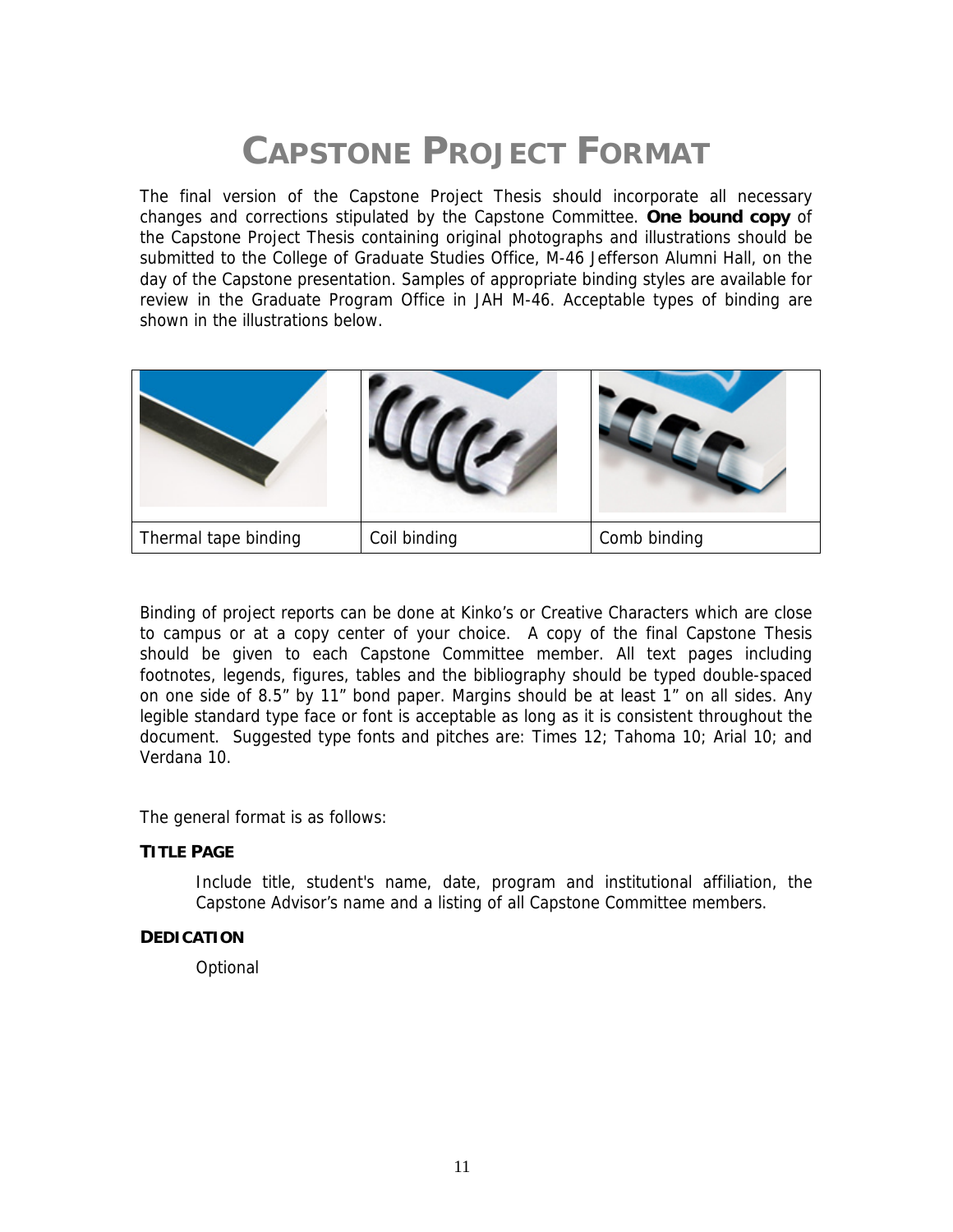#### **TABLE OF CONTENTS**

#### **LIST OF ILLUSTRATIONS OR FIGURES**

#### **LIST OF TABLES**

#### **ACKNOWLEDGEMENTS**

 This page expresses appreciation for all those who assisted the student and mentions any permission obtained to quote copyrighted material.

#### **ABSTRACT**

The abstract should briefly describe: 1) the background and focus of project; 2) the methods utilized in the project; 3) a summary of the results of the project and; 4) conclusions. The abstract is limited to a maximum of 250 words. The abstract may also be used as the Capstone Project abstract for the oral presentation submission (See Page  $\#$  14).

#### **INTRODUCTION**

The introduction should relate the background to the project, including a statement of the problem, and the aims of the project. The project should be presented so that it is related to an existing body of knowledge or work on the subject with a review of the relevant literature.

#### **MATERIALS AND METHODS**

This section is an expansion of the same section in the proposal. After reading this section, someone in the field should be clear enough about the methods, e.g., planning techniques, statistical approaches, etc., that they should be able to replicate the work if that is appropriate. Previously published procedures should be referenced in the bibliography.

#### **RESULTS**

This section is a presentation the collected data and analysis. Tables and Figures should be included as necessary.

#### **DISCUSSION AND CONCLUSIONS**

This section presents conclusions drawn from the data and additional analysis. The discussion should accurately reflect the project findings and also discuss unexpected results. Findings should be related to existing knowledge on the topic. Difficulties or barriers to implementation encountered in the project and recommendations for further study should also be included.

#### **BIBLIOGRAPHY OR LIST OF REFERENCES**

Every reference cited in the text must appear in the bibliography. Pertinent journal articles and reference texts should be cited using the format of a major scientific journal. If the project report will be submitted for publication in a journal use the format required by that journal.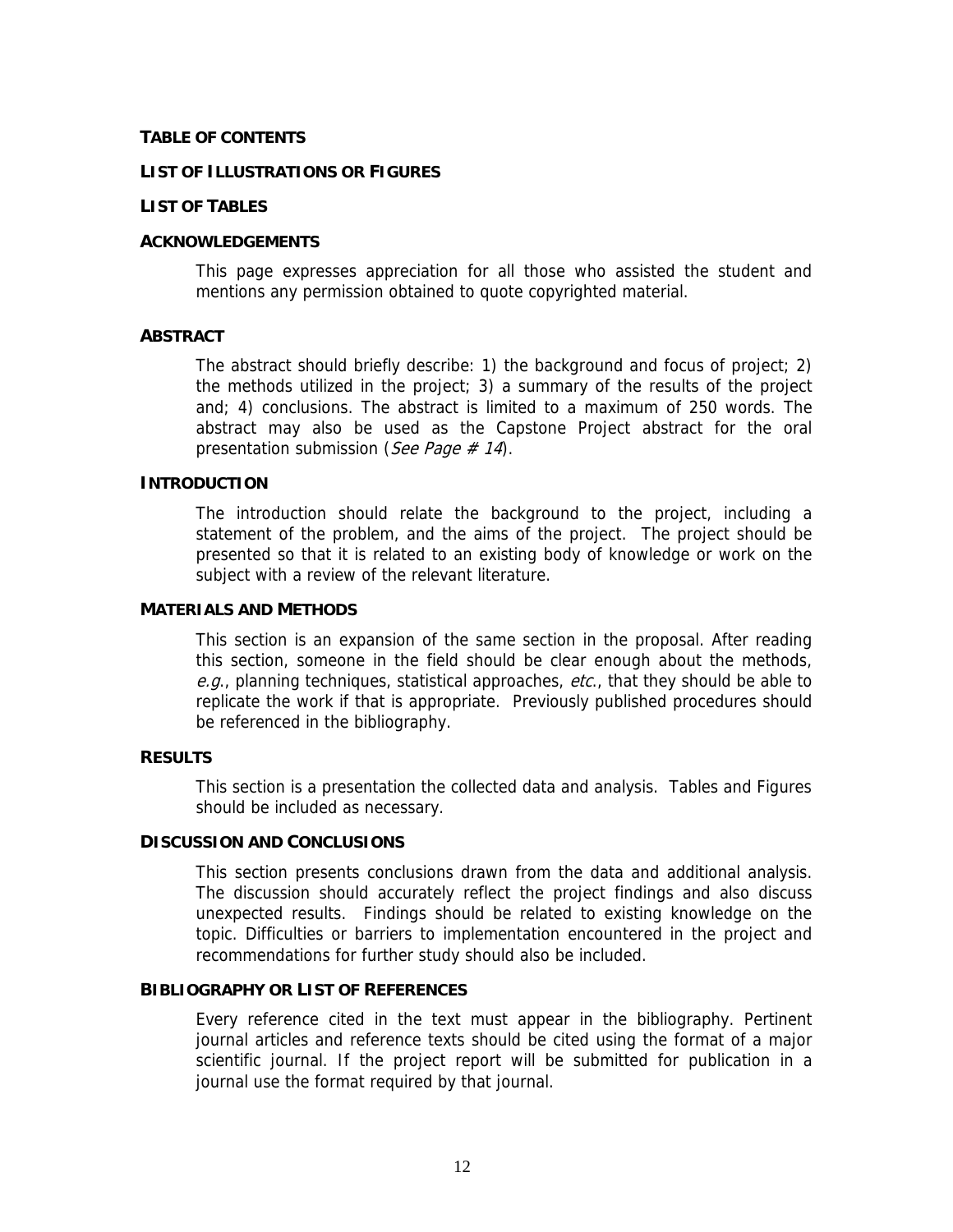## **CAPSTONE PROJECT EVALUATION**

The final Capstone Project Thesis will be evaluated by the Capstone Committee. The final evaluation will be based upon:

- Appropriateness of the project;
- Adequacy of the literature search;
- Organization and execution of the proposal plan;
- Project scope and level of difficulty;
- Validity of conclusions;
- Quality and thoroughness of the written paper.

## **SUBMISSION OF WRITTEN PAPER AND ORAL PRESENTATION**

A public research seminar is scheduled for the presentation of the Capstone Project Thesis by the candidate. This presentation is required for graduation. The candidate must demonstrate competence in his/her specific area of work. The Capstone Project is presented to the audience in an oral presentation with accompanying graphs, tables and other visuals. The candidate must display the ability to answer questions pertaining to the project for those in attendance.

Presentations are scheduled three times each year: April, July and November. Students who present in April and have completed all other requirements for graduation will be eligible to graduate in June of the same year. Students who present in July or November, for whom this is the last requirement to complete their program, will be invited to attend the graduation ceremony in June of the following year. Students presenting in July or November may request a letter from the Registrar indicating the completion of all program requirements for their respective Master of Science degree.

- The student should present the Committee members a neatly typed "draft" version of their project **at least one (1) week prior to the final Committee meeting**. Photographs, graphs, illustrations, and tables need not be the originals for this final draft copy of the project but the draft must have sufficient content to allow the **Committee** to determine if the student will be able to complete all the requirements prior to submission of an abstract for presentation.
- Students need to incorporate suggestions from the Capstone Committee into their written paper for the final version of their Thesis. Students may have to present more than one draft of the paper to their Committee before final acceptance.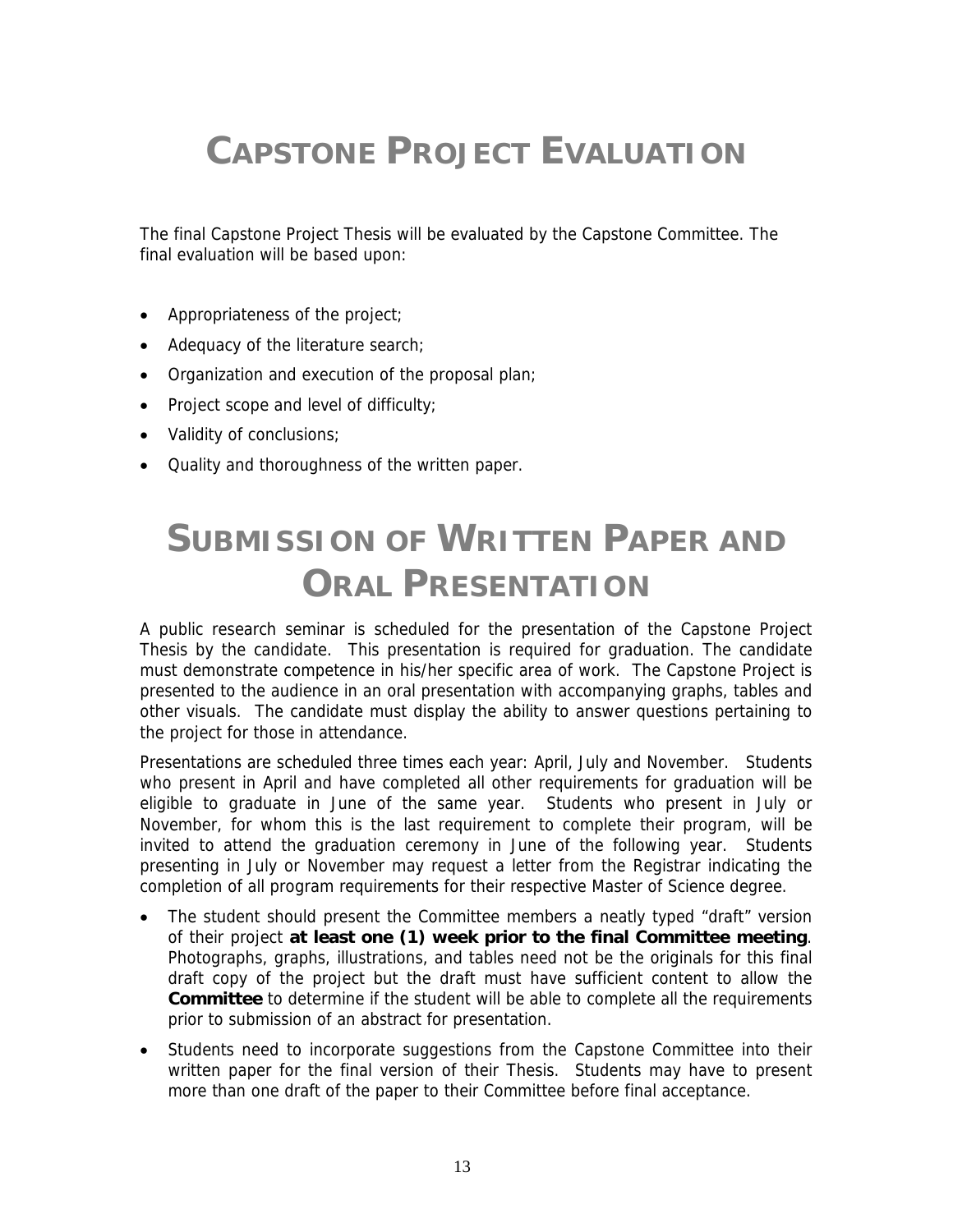- Only those students who have completed their Capstone Project Thesis and have had their rough draft approved by their Committee may apply to make the oral presentation.
- The final Capstone Committee meeting must occur **prior** to submitting the abstract for the final oral presentation.
- Approximately one (1) month prior to the scheduled presentation the student must submit an abstract of his/her study. The abstract is to be submitted online.

## **GUIDELINES FOR PREPARING A CAPSTONE PRESENTATION ABSTRACT**

By convention, abstracts have a precise format. This makes it easier for the reader to quickly and efficiently grasp the complex content of these short summaries. The abstracts should be single-spaced. Use the Tahoma 11-point font. Do not indent or otherwise format any part of the abstract. Please be aware that the abstract will be published on the Thomas Jefferson University College of Graduate Studies' web page for a period of **2-3 weeks** prior to your formal oral presentation of your project. According to the Jefferson Office of Technology Transfer, publication of your abstract on the TJU web page constitutes public disclosure. If the abstract is to be embargoed, please inform us upon submission that it is not posted on-line.

#### **Obtaining a Capstone Presentation Abstract Template**

- 1. Send an e-mail to Administrative Coordinator, Eleanor Gorman at eleanor.gorman@jefferson.edu. In the "subject" line put the words "Abstract." You need not put anything in the body of the message. Ms. Gorman will e-mail you a Microsoft Word template for the abstract. The template will be called "Capstone Abstract.doc". The document will be set as "read only," which means that you can open the file but cannot modify it.
- 2. To work with the file, open it. Once it is open save it under a different name on your computer (use the "File|Save As" function from the toolbar). When prompted, give the file a new name and include your last name in the file name. It will be saved on your computer without read/write restrictions. **Do not** change any settings on this file except for its designation.
- 3. If you have problems downloading the template bring a flash drive to Room M-46, Jefferson Alumni Hall. Ms. Gorman or someone else will copy the template onto your media.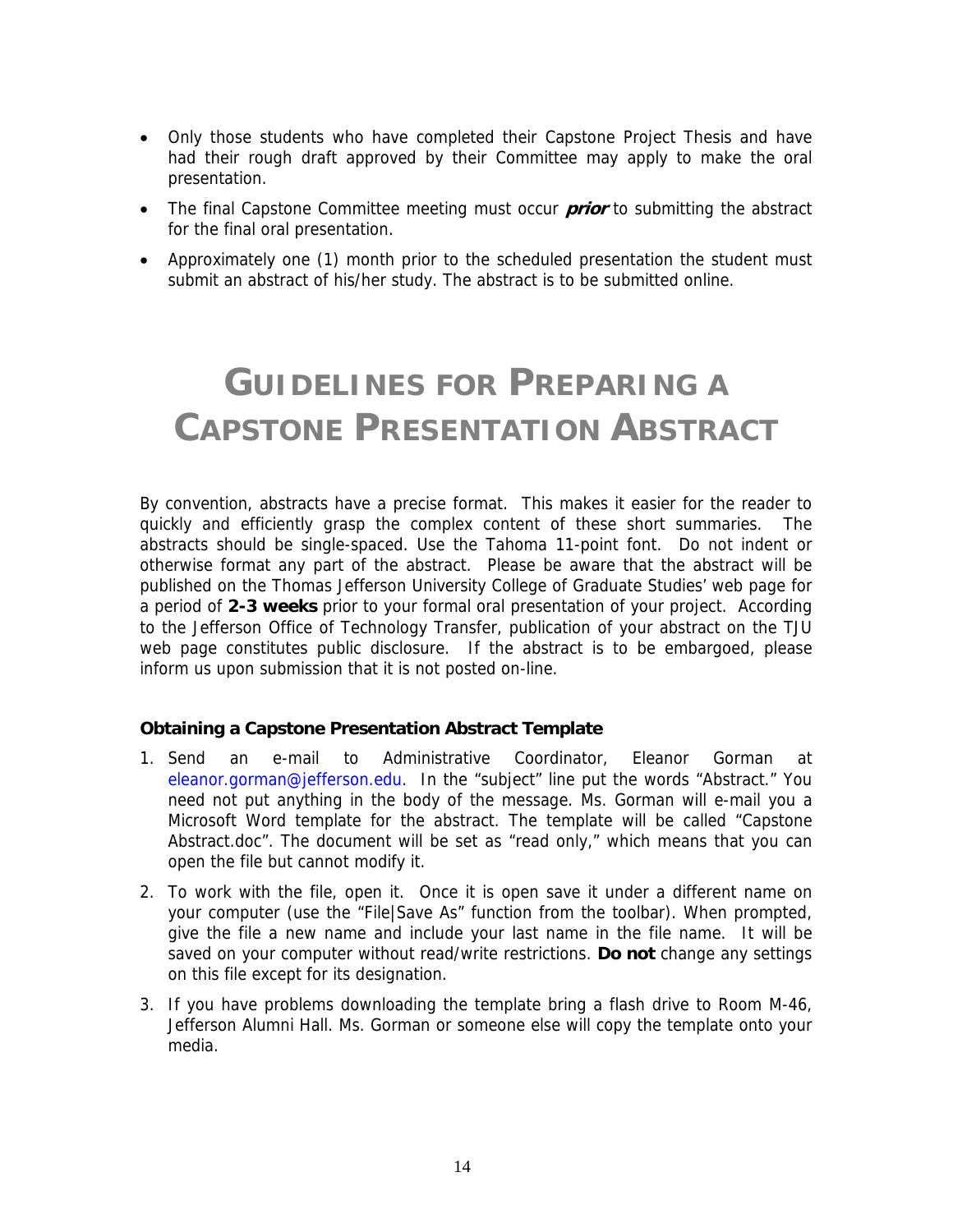#### **Title Information**

- Capitalize the entire title.
- List the authors' names: Use initials without periods for first and middle names, not full names. Academic degrees should not be listed.
- The abstract should have only two names; your name (as the presenter) and your Capstone Advisor. Underline your name.
- Provide departmental and institutional affiliations.
- Please see the example on **Page #16**.

#### **Abstract Proper (Body of the Abstract)**

- Organize the body of the abstract in this fashion:
	- A statement of the study's purpose (one sentence);
	- A statement of the methods used;
	- A summary of the results obtained, presented in sufficient detail to support your conclusions;
	- A statement of the conclusions reached. Note that it is **not** satisfactory to state, for example, that "the results will be discussed," or that "other data will be presented."
- The entire body of the abstract, *i.e.*, the entire abstract except the Title Information, **must** be in a single paragraph. DO NOT separate "methods," "results," or "conclusions" into separate paragraphs. Figures and tables are not permitted in the abstract.
- See the example on **Page #16**.
- The ENTIRE abstract (Title Information and Body of the Abstract) **MUST** fit into a space 4.5" wide and 7.0" deep when formatted with the 11 point Tahoma font. If your material does not fit, **you** must shorten it. The Office of Graduate Studies **will not** edit your abstract to make it fit the template. You **may not** use a smaller font or a different font in order to make it fit.

#### **Submitting the Abstract**

Your abstract must be submitted as Microsoft Word file. You may submit it via e-mail or in person via a flash drive. Send the file as a file attachment in an e-mail to eleanor.gorman@jefferson.edu. It is advisable to send a copy to yourself to make sure your e-mail left the server.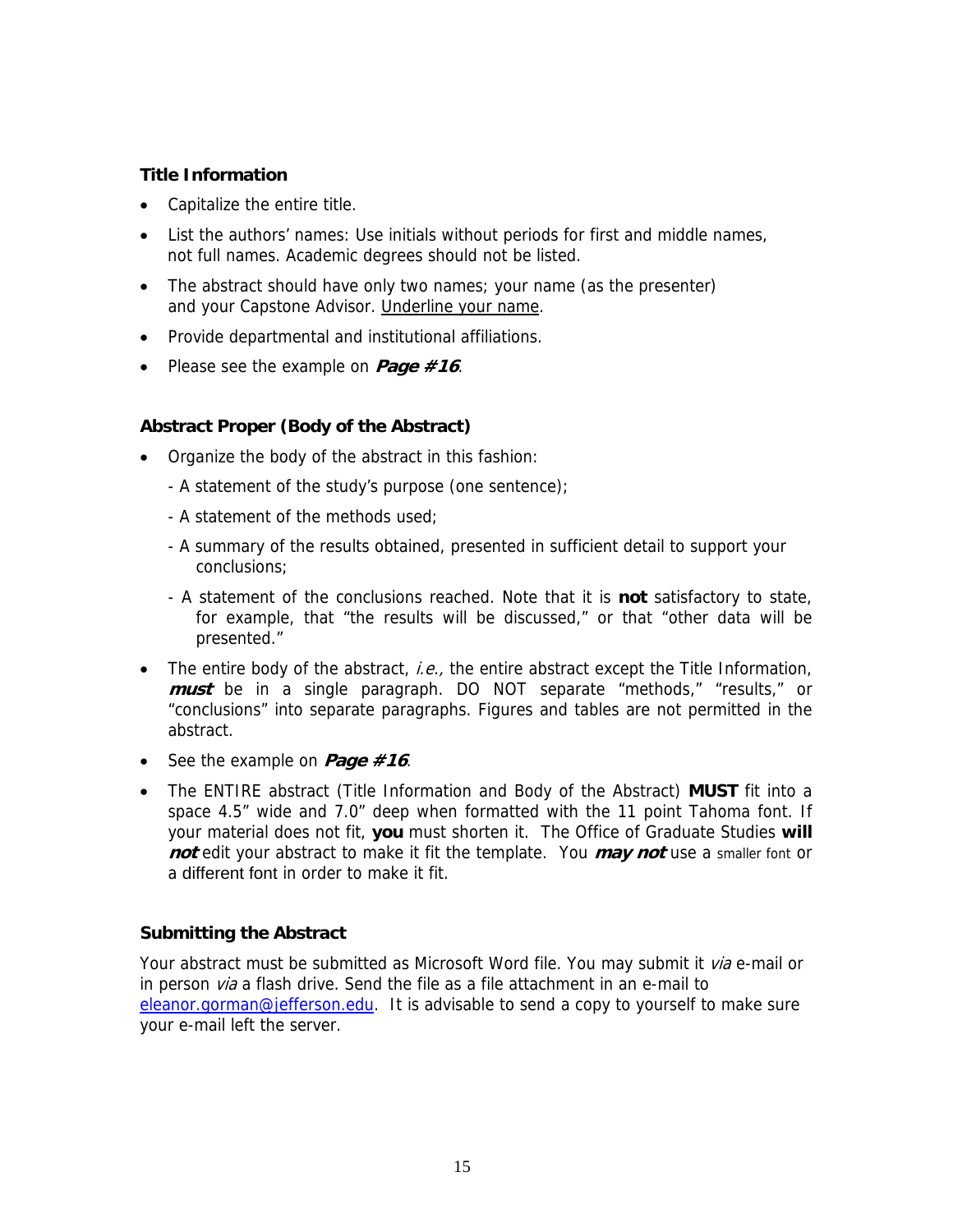### Sample Abstract Page

#### THE IMPACT OF HEALTH INSURANCE ON NUMBER OF MISSED SCHOOL DAYS OF ASTHMATIC CHILDREN.

E Moll and J. Lofland, Thomas Jefferson University, Philadelphia, PA

This goal of this study is to investigate the relationship between health insurance and number of missed school days in schoolaged children with asthma. Data from the 2003 Full Year Consolidated Data File and the Medical Conditions File of the Medical Expenditure Panel Survey (MEPS) were used for the analysis. Individuals between the ages of 5 and 17 years who were non-institutionalized civilians and who were enrolled in primary or secondary school during the reference period for the survey were included in the study population. There were 12,587 observations of children who were between the ages of 5 and 17 years on December 31, 2003 and a member of the US civilian, non-institutionalized population. A total of 612 observations met the inclusion criteria (reported asthma and attended school for at least part of 2003). Of the 612 children with reported asthma, 535 reported that they had been diagnosed with asthma and were therefore eligible for follow-up questions about their asthma. Of those who reported an asthma diagnosis, 352 reported ever using preventive asthma medication and 135 reported using the medication daily or almost daily. These 135 observations were categorized as having "persistent" (more severe) asthma and the remaining observations were categorized as having "intermittent" (less severe) asthma. Only 32 children in the population were uninsured; therefore the observations for uninsured children were excluded and children with private and public insurance were compared. What was the mean number of days missed from school? In the linear regression analysis, age category, asthma severity proxy, and health insurance type were significantly  $(P < 0.05)$  associated with an increased likelihood of missed school days. Sex, race, and poverty category were not significantly associated with missed school days.

#### **SAMPLE ABSTRACT**

**The final copy of the Capstone Project Thesis and the form on the next page, signed by the members of the Capstone Committee, must be submitted on the day of the presentation to the Office of Graduate Studies in JAH M-46.**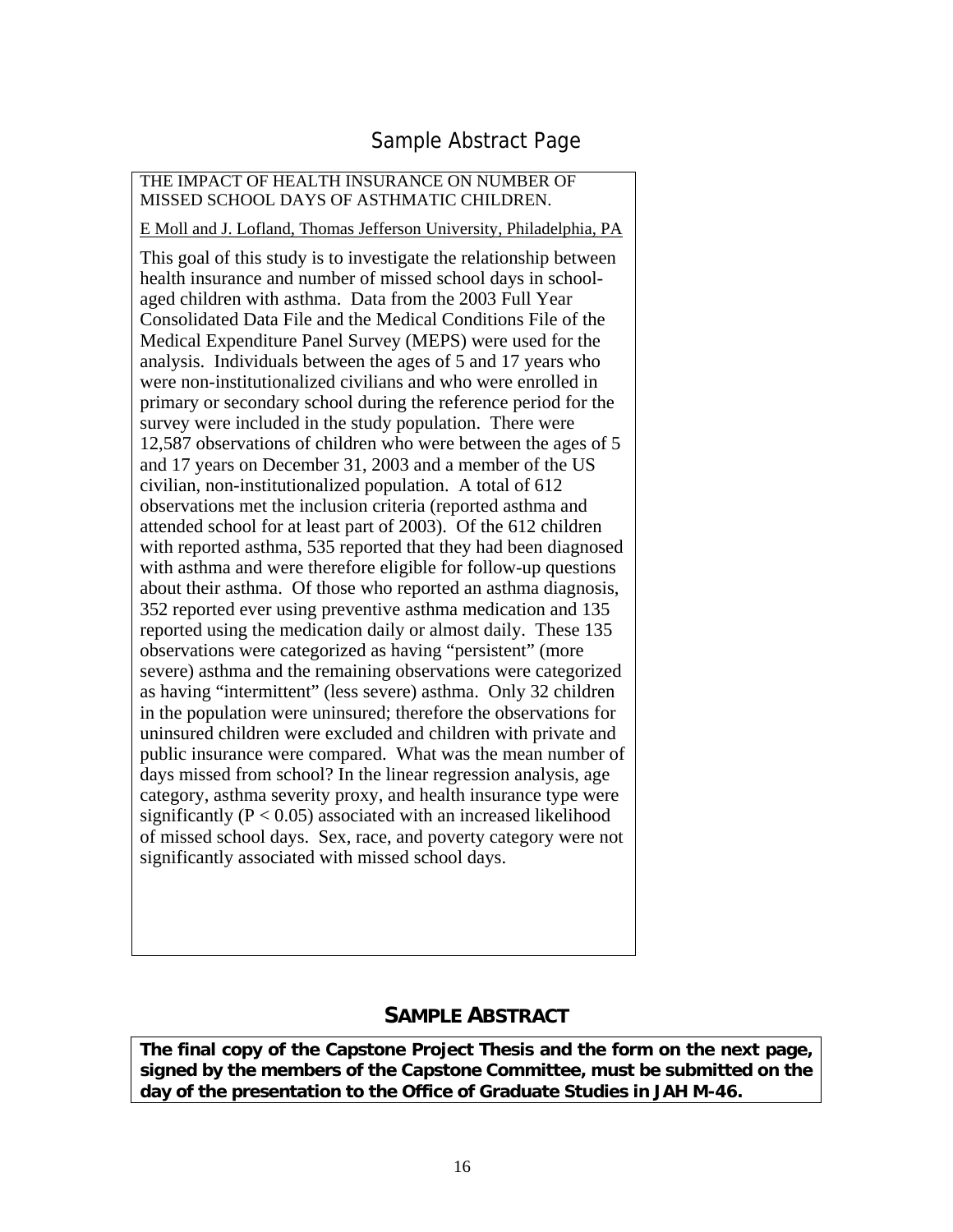### **JEFFERSON COLLEGE OF GRADUATE STUDIES**

#### **THOMAS JEFFERSON UNIVERSITY**

#### **SIGNATURE PAGE**

<u> 1989 - Johann Barn, mars ar breis an t-</u>

**Student Name** 

A Candidate for the degree of

### **Master of Science in:**

**Degree Program**:\_\_\_\_\_\_\_\_\_\_\_\_\_\_\_\_\_\_\_\_\_\_\_\_\_\_\_\_\_\_\_\_

Has successfully completed the final copy of the Capstone Project Thesis. We have found that the candidate has successfully completed the requirements for the Master of Science Capstone Project thereby demonstrating knowledge of the skills needed to contribute to the scientific advancement of his or her area of study.

| <b>Name</b>                         | Date |
|-------------------------------------|------|
| Capstone Advisor Signature          |      |
| Capstone Committee Member Signature |      |
| Capstone Committee Member Signature |      |
| Capstone Committee Member Signature |      |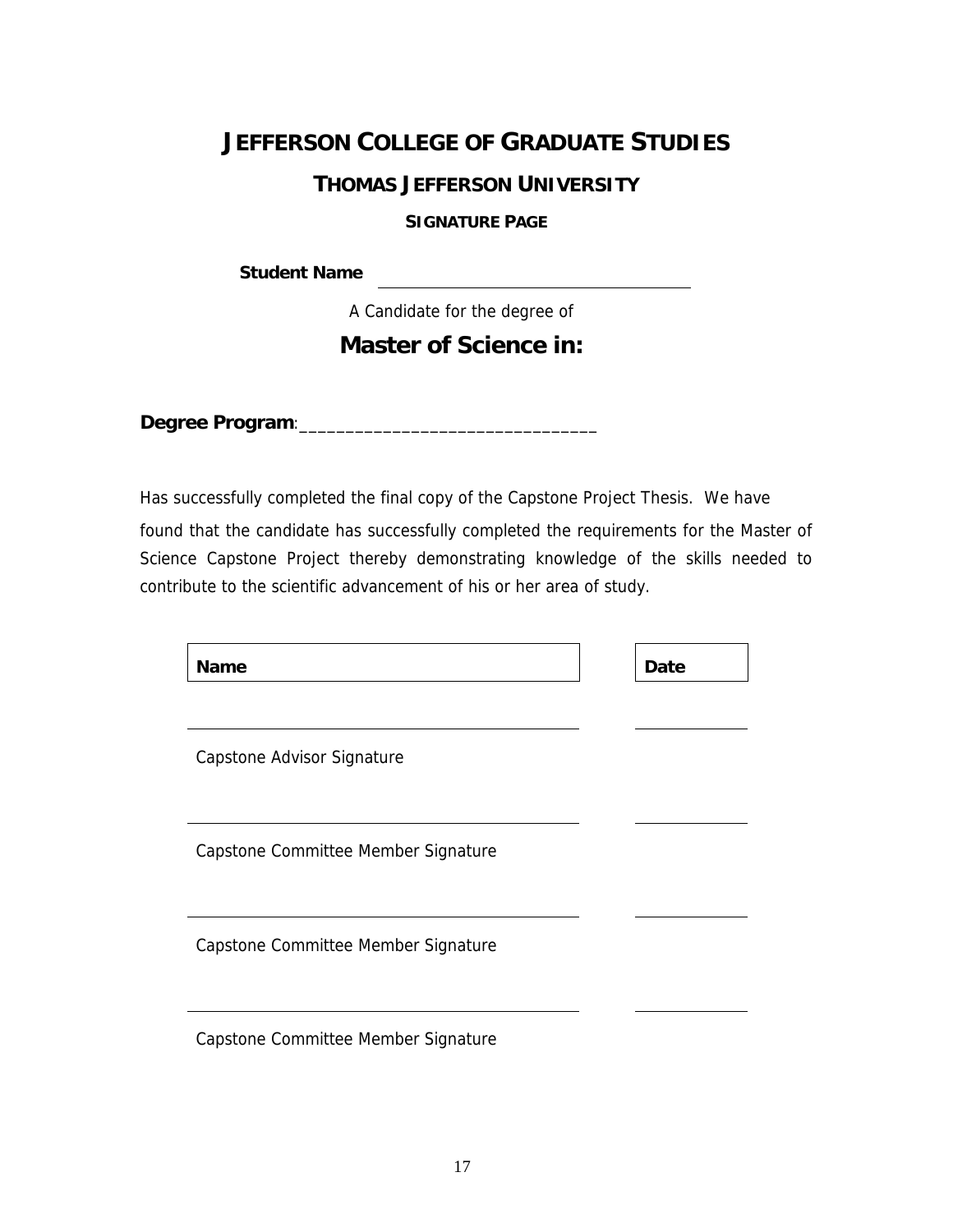## **Guidelines for Preparing for the Oral Capstone Presentation**

The Jefferson College of Graduate Studies will provide a computer, laser pointer, and digital projector for the Capstone presentation. You must adhere to the following guidelines:

- 1. Presentations must be done in Microsoft PowerPoint. The computer provided runs the Microsoft Office 2003 version of PowerPoint and is backward compatible to previous versions.
- 2. PowerPoint files should be submitted as an attachment in an e-mail addressed to: eleanor.gorman@jefferson.edu
- 3. If the files are too large to be e-mailed you may bring your presentation on a CD or a flash drive to the Office of Graduate Studies (JAH M-46).
- 4. PowerPoint files must be received at least **two (2) business days** before the date of your presentation. This allows us to load your presentation on our computer and check it for problems. We will acknowledge the receipt of your files via e-mail.
- 5. If you created your PowerPoint slides on a Macintosh computer, please load your presentation on a Windows-based machine, convert the presentation to the Windows version of PowerPoint and make sure the fonts, table formats and graphs have all converted properly.
- 6. If you are presenting movies imbedded in your PowerPoint slides, please make sure we have the same program available on the presentation computer,  $e.g.,$  Windows Media Player, QuickTime, etc.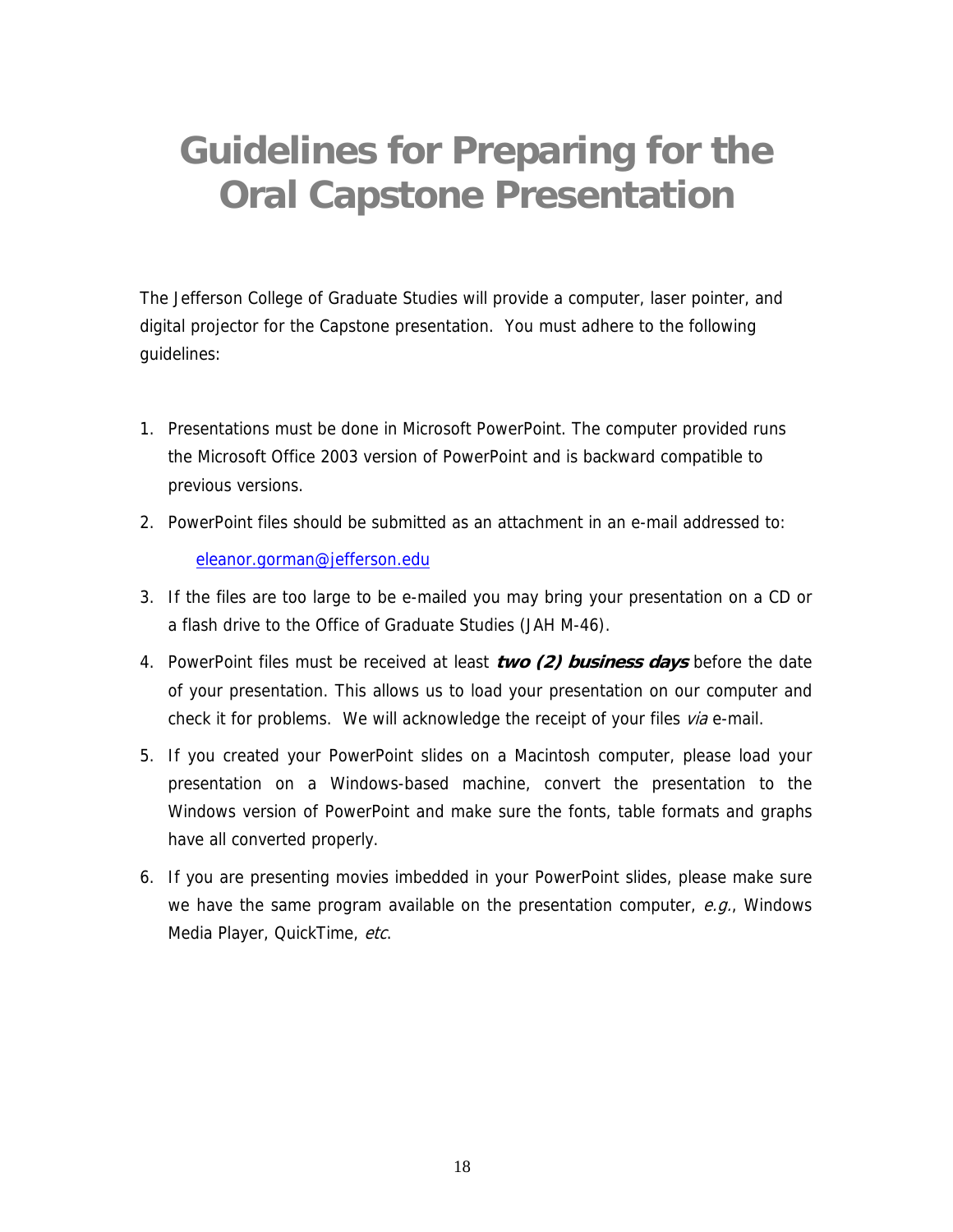## **Tips for Effective Presentations Using Four Important Design Concepts:**

*\*\*\** **Big Simple Clear Consistent**

If you pay attention to these four concepts as you put the visuals together, the end products will be effective.

#### 1. **Make it BIG**

Test: can you read everything from the back row?

### 2. **Keep it Simple**

Guidelines for text on visuals

- o No more than 6 lines of text per slide.
- o No more than 7 words per line of text.

We all tend to put too many words on our slides. Use the above guidelines to get rid of unnecessary text. Your audience can read faster than you can talk; you don't want their attention split between the slide and you. (Using "builds" in PowerPoint can help control the audience's attention.)

#### 3. **Make it Clear**

Choose fonts, font sizes, and colors that enhance readability of your slides. Most of PowerPoint's default font sizes and color schemes work well; if you decide to experiment with your own, be sure not to reduce readability in the process.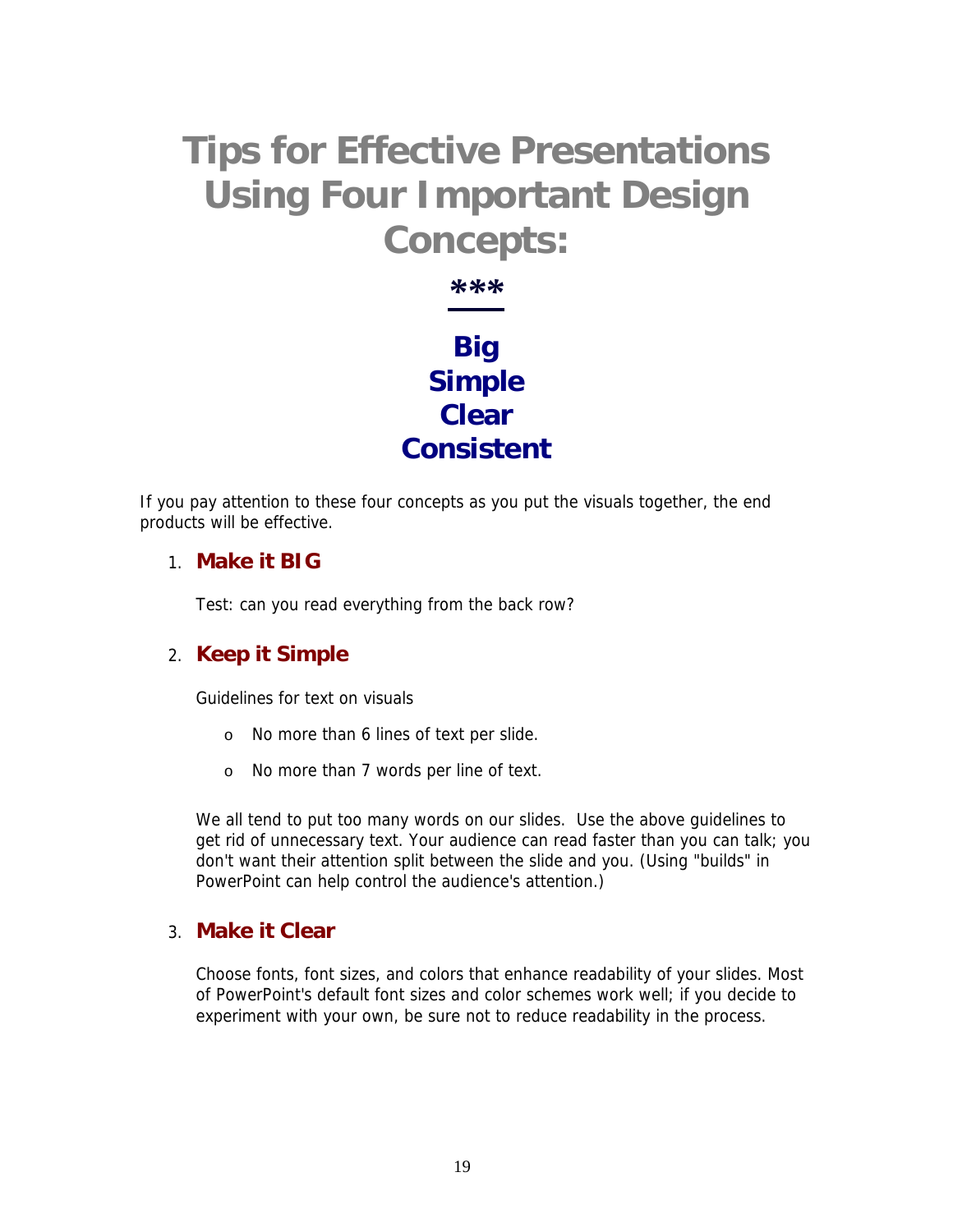### 4. **Be Consistent !**

Your goal should be to educate and inform your audience. Make sure the stages of your presentation, and the visual aids you use, follow a logical sequence. Use transitions to help the audience understand how successive stages are related to each other, and to the big picture.

### **A final word of advice:**

- 1. Begin preparing your visuals early
	- o Allow enough time to make any necessary changes.
	- o Project the visuals to verify content , spelling, sizes, and colors
	- o Practice the presentation with the visuals.
	- o Take the time to reconsider the presentation as a whole.
- 2. When using the computer, make frequent back-up copies of your PowerPoint presentation.
- 3. Practice the presentation. You want to be able to speak it, not read it.
- 4. Two cardinal rules of public speaking:
	- o Never turn your back on an audience.
	- o Always maintain eye contact with your audience.
- 5. Know your environment:
	- o Check out the lighting and plan how you (or someone else) will control it:
	- o Do you need a pointer? a podium? chalk? Arrange for these in advance, or bring your own.
- 6. Other things: Room temperature, noise, seating arrangement:

If there is unfamiliar equipment, ask to have someone demonstrate it for you, or ask to have them operate it for you during the talk. Don't fiddle during the talk.

BACKUP: ELECTRONIC EQUIPMENT SOMETIMES FAILS. BE MENTALLY PREPARED TO COVER YOURSELF FOR 5-10 MINUTES WHILE EQUPMENT PROBLEMS ARE RESOLVED OR THE EQUIPMENT IS REPLACED.

#### **ADAPTED FROM: COLUMBIA UNIVERSITY DEPARTMENT OF PSYCHOLOGY PRESENTATION GUIDELINES**